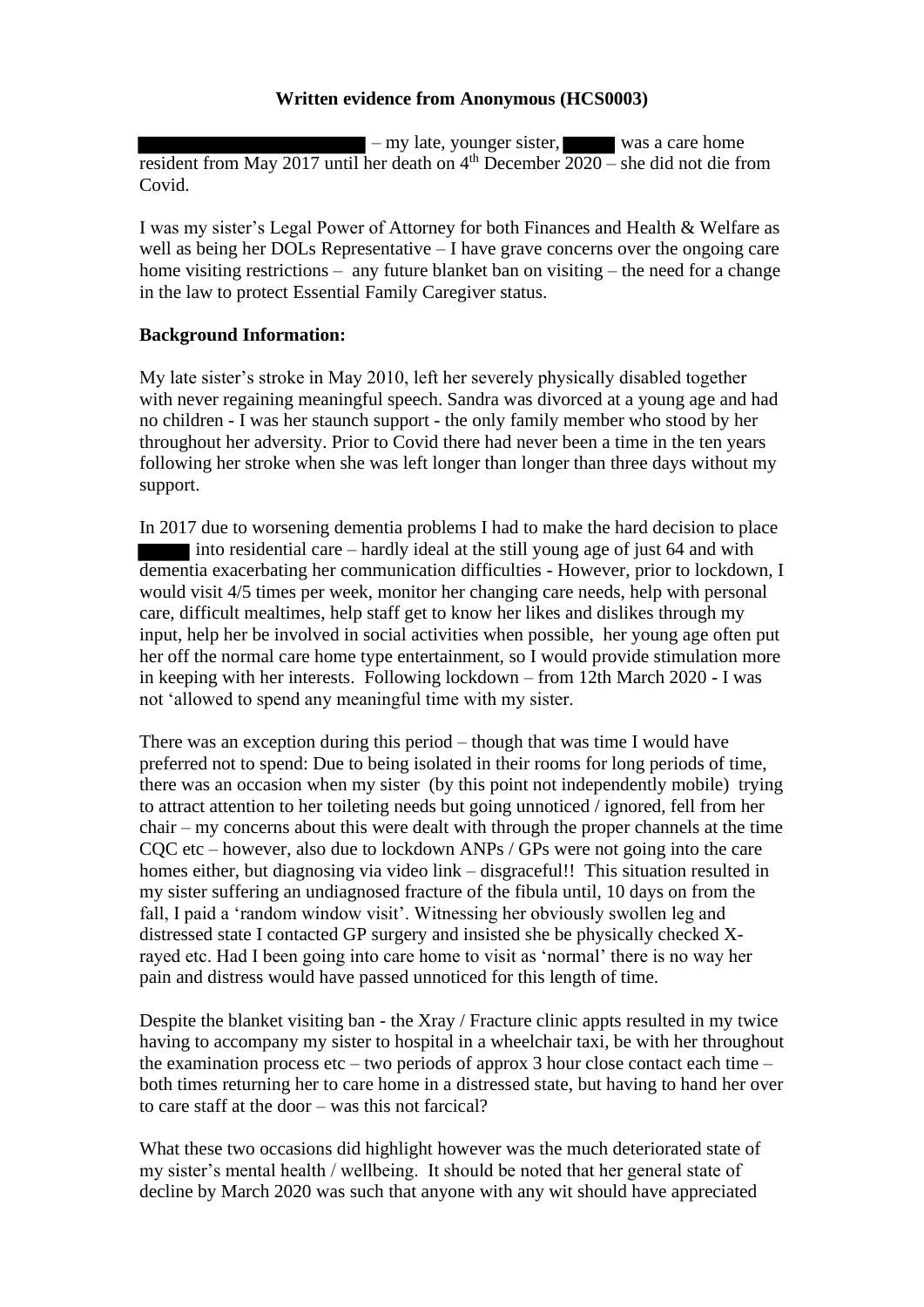the fact her remaining life span was limited – however even stating that, her further decline into Dementia had progressed at a frightening speed. I am convinced this was due to lack of my visits / support / keeping her connected. Over the Summer of 2020 I was 'allowed' a pre-booked, once per week, 20 minute garden visit, hardly ideal when my sister had to be transferred to a wheelchair (not without difficulty), wheeled out of doors into a drafty gazebo – that is unless the visit was cancelled due to bad weather / gazebo blowing down.

From 12<sup>th</sup> October 2020 onwards I was being advised by the care home that my sister's condition was deteriorating further, she was lethargic, not eating /drinking, refusing long term medication – my pleas to both the Care Home Manager / Directors and the Local Director of Public Health to be allowed 'Exceptional Circumstance' access were constantly refused.

On 20th October my sister was admitted to hospital. Due to her Dementia and lack of speech I was allowed to be with her for the admissions process and one further short visit in the following days to help the SALT nurse determine if my sister would accept thickened food / establish level of thickness required to prevent choking.

Had there not been this 7 month blanket ban on care home visiting - had each resident been assessed for individual needs with respect to a family member being treated as 'essential to their care' - my sister's condition would not have deteriorated to a stage requiring hospital intervention.

On  $27<sup>th</sup>$  October my sister was discharged back to care home – it was felt she would fare better in familiar surroundings! She didn't – she continued to refuse to eat / drink and the hospital had changed her prescription so she was no longer receiving her long term (post stroke medications) - in short they had discharged her as end of life – though at that point no one had used those words.

From that point onwards I continued my battle, with the aid of an exceptional Social Worker, to try and gain 'exceptional circumstance' admittance to the home – despite our determined efforts this was never granted. Throughout November my once weekly 20 minute visits consisted of standing outside of my sister's closed bedroom window – watching as she was slowly dying in front of me – oblivious to me being there.

I was finally allowed inside the care home, on end of life basis, from late afternoon Monday  $30<sup>th</sup>$  November, my sister died at 11.20pm on Friday  $4<sup>th</sup>$  December – I will never know if she knew I was with her. I am haunted by her 'voice' hoarse, with constant calling? Just because she was unable to say my name does not mean she was not calling for me. Did she feel I had abandoned her too as the rest of her family previously had? These are the nightmares that I have to live with.

## **My reasons for supplying evidence:**

During all of the period / happenings described above – the points that kept returning to my mind were - that quite apart from the obvious emotional aspect - the close sibling bond which was being totally ignored and disregarded – was the fact that alongside this, the legal obligations I had undertaken to support my sister in every way suddenly counted for nothing. This alone must be a breach of Human rights.